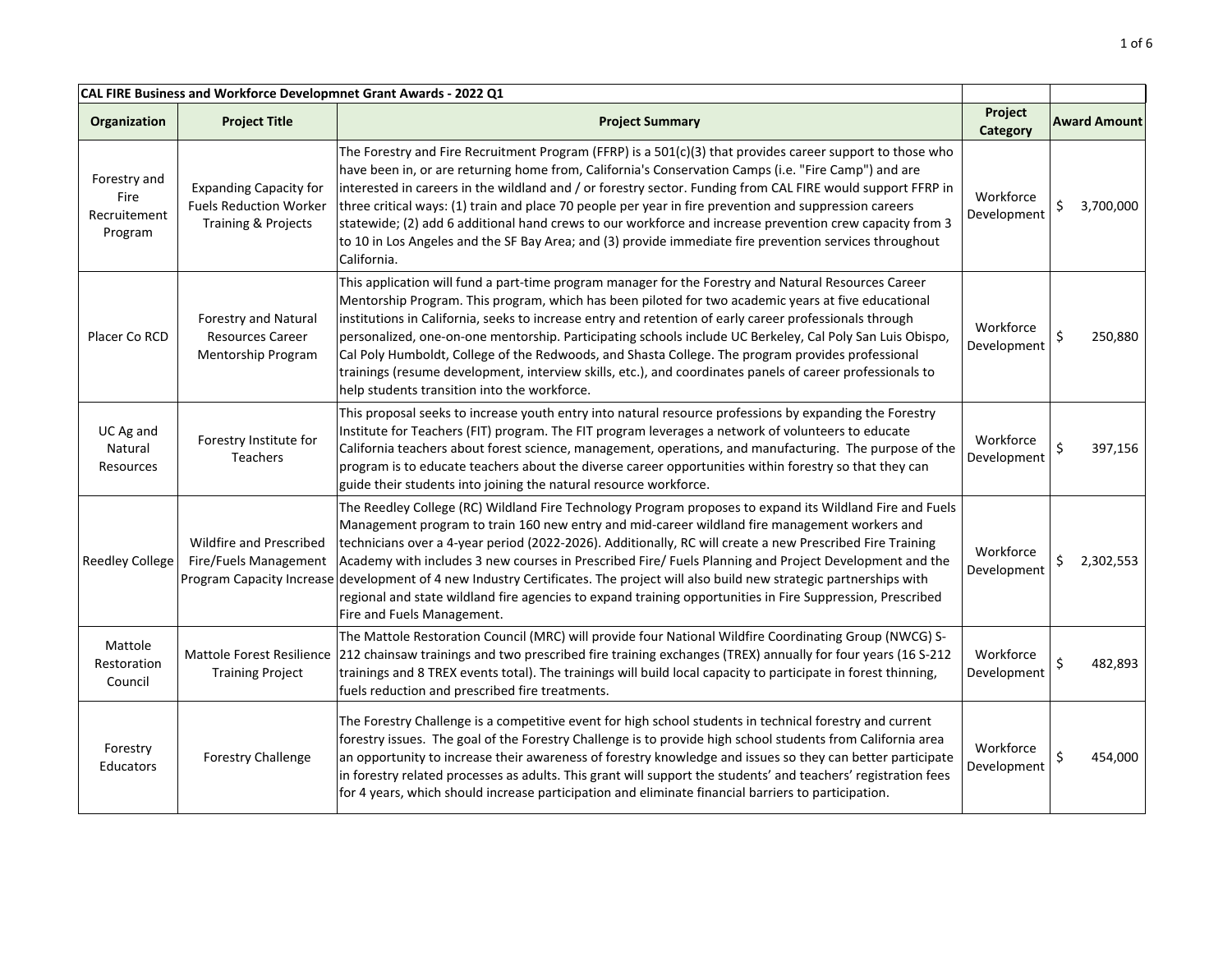| Organization                    | <b>Project Title</b>                                                                                                 | <b>Project Summary</b>                                                                                                                                                                                                                                                                                                                                                                                                                                                                                                                                                                                                                                                                                                                                                                                                             | Project<br>Category            | <b>Award Amount</b> |
|---------------------------------|----------------------------------------------------------------------------------------------------------------------|------------------------------------------------------------------------------------------------------------------------------------------------------------------------------------------------------------------------------------------------------------------------------------------------------------------------------------------------------------------------------------------------------------------------------------------------------------------------------------------------------------------------------------------------------------------------------------------------------------------------------------------------------------------------------------------------------------------------------------------------------------------------------------------------------------------------------------|--------------------------------|---------------------|
| Sierra Nevada<br>Alliance       | The Sierra Corps Forestry<br>Fellowship Program                                                                      | The Sierra Corps Forestry Fellowship Program produces quality forest health project managers that receive<br>professional mentorship and guidance toward "stackable certificates" that create future forest leaders. The<br>program's goal is to develop a larger and more qualified forestry workforce within the Sierra Nevada. The<br>grant will fund four additional years of this workforce development program.                                                                                                                                                                                                                                                                                                                                                                                                              | Workforce<br>Development       | \$<br>2,500,000     |
| The Nature<br>Conservancy       | <b>Expanding Prescribed Fire</b><br>Training Opportunities in<br>California                                          | This project will increase the amount of prescribed fire training opportunities throughout California. It will<br>leverage partnerships developed through The Nature Conservancy's Fire Learning Network and Indigenous<br>Peoples Burning Network to build on the highly successful Prescribed Fire Training Exchange (TREX) model,<br>which has already trained over 1,300 individuals since 2008 in California alone. This model is focused on<br>cooperative burning, where individuals from federal and state agencies, non-governmental organizations,<br>tribes, private landowners, students and interested citizens convene to plan and implement prescribed fire.<br>Our project can directly support that workforce development by significantly expanding prescribed fire<br>training opportunities across California. | Workforce<br>Development       | \$<br>2,418,224     |
| <b>Humboldt State</b>           | <b>Expanding California's fire</b><br>management workforce<br>through integrating<br>education, training, and<br>exp | In collaboration with federal, state, and local partners in Humboldt County and surrounding regions, Cal<br>Poly Humboldt proposes to enhance workforce capacity in the state through three major efforts: (1) it will<br>substantially increase training and experience opportunities for Cal Poly Humboldt fire students; (2) it will<br>create a certified fire management education program for state and federal fire and fuel practitioners; (3) It<br>will provide training and knowledge workshops for community members interested in conducting fuel<br>treatments on private lands.                                                                                                                                                                                                                                     | Workforce<br>Development       | \$<br>492,563       |
| <b>Fire Forward</b>             | Fire Management<br>Intensive Workforce<br>Development Program                                                        | This proposal requests funding to launch the Fire Forward Intensive, a workforce development and<br>stewardship leadership initiative that opens doors to forestry, fire agency, fuels management, prescribed<br>fire, land stewardship, or academic careers. The Intensive will train five full-time crewmembers per year, 20<br>over four years, and complement our ongoing Fellows program that prepares an additional five to ten<br>people annually from land management and conservation organizations stewarding thousands of acres<br>across the region. Each trained leader can, in turn, field additional crews and begin filling the void that<br>currently exists.                                                                                                                                                     | Workforce<br>Development       | \$<br>2,000,000     |
| <b>Unity Forest</b><br>Products | Kiln                                                                                                                 | For this existing sawmill to increase its capacity for milling logs, including burned timber from wildfires, it is<br>Unity Forest Products Dry necessary to increase capacity for drying lumber. This project will construct a dry kiln which includes<br>building, heating/spray system, fan system, vent system and computerized controls with a capacity of<br>30,000 to 40,000 bd ft of lumber per charge depending on length and size of lumber.                                                                                                                                                                                                                                                                                                                                                                             | <b>Business</b><br>Development | \$<br>420,000       |
| Peterson<br>Timber              | Northern Sierra Forest<br><b>Health Business</b><br>Development                                                      | Peterson Timber, Inc. will purchase a used tracked skidding machine (Caterpillar D6R XR with grapples),<br>which would increase the pace and scale of multiple current and ongoing forest health projects. Purchasing<br>this equipment will allow machine access to steeper ground where rubber-tired skidders cannot operate,<br>so that thinning treatments can be completed on areas that would otherwise be left untreated. In addition<br>to supporting the implementation of needed treatments, the woodchips that will be produced will be made<br>available to multiple biomass facilities.                                                                                                                                                                                                                               | <b>Business</b><br>Development | \$<br>65,000        |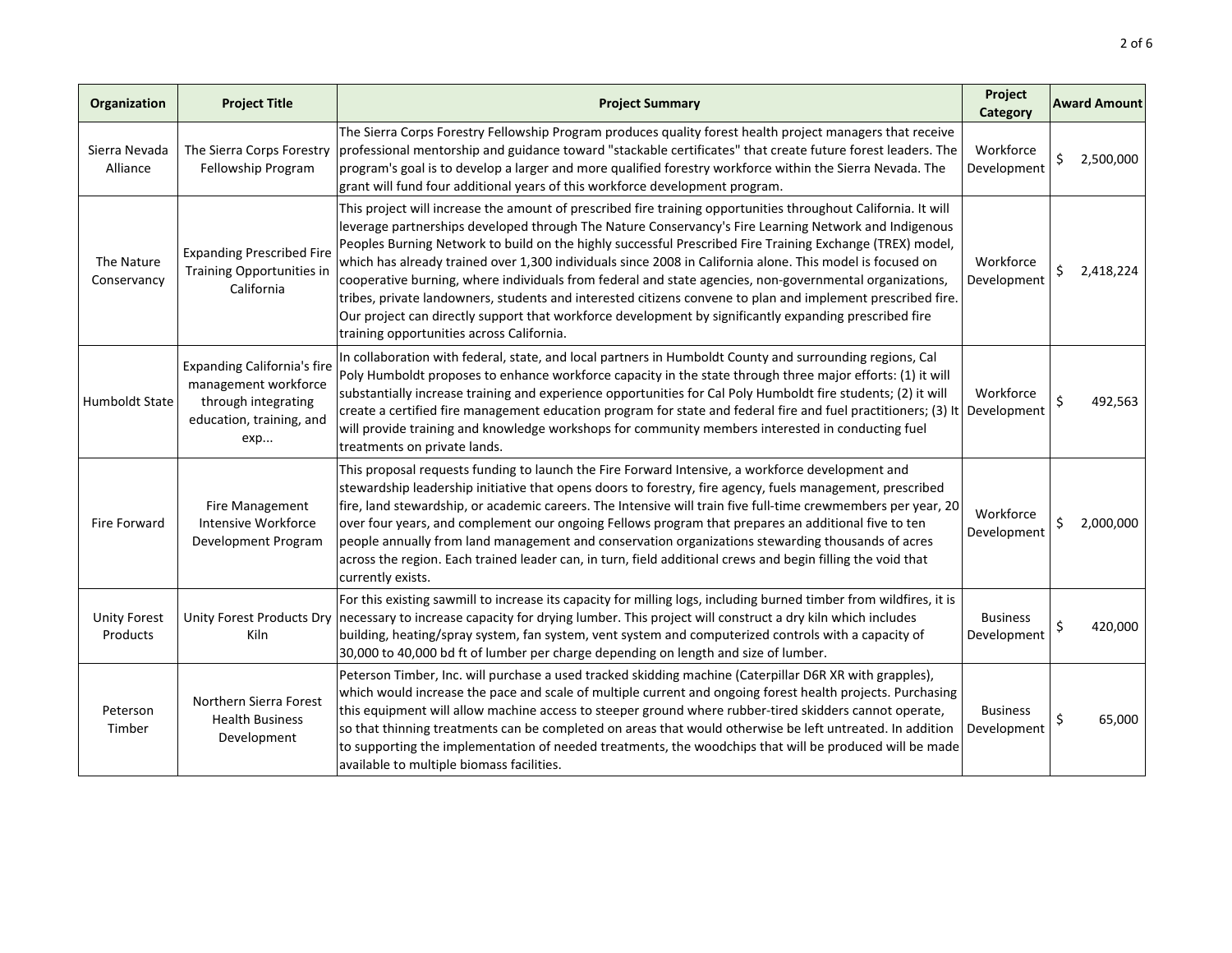| Organization                              | <b>Project Title</b>                                                            | <b>Project Summary</b>                                                                                                                                                                                                                                                                                                                                                                                                                                                                                                                                                                                                                                                                                                                                                                  | Project<br>Category            |    | <b>Award Amount</b> |
|-------------------------------------------|---------------------------------------------------------------------------------|-----------------------------------------------------------------------------------------------------------------------------------------------------------------------------------------------------------------------------------------------------------------------------------------------------------------------------------------------------------------------------------------------------------------------------------------------------------------------------------------------------------------------------------------------------------------------------------------------------------------------------------------------------------------------------------------------------------------------------------------------------------------------------------------|--------------------------------|----|---------------------|
| Tuolumne<br><b>Biomass</b><br>(Heartwood) | <b>Tuolumne Biomass CHP</b><br>System                                           | This Grant will fund the design, procurement, and installation of a Combined Heat and Power (CHP) System,<br>expanding the impact and scope of a new fully integrated forest products processing facility planned to be<br>built in Tuolumne County, converting low-value, small-diameter logs into higher-value products, including<br>bundled firewood, agricultural posts & poles, chips, bioenergy feedstock, and other products. This proven<br>business model is an expansion of affiliate Heartwood Biomass's decade of experience operating a similar<br>facility in Northeastern Oregon, centered entirely around building a restoration economy that monetizes<br>small-diameter trees.                                                                                       | <b>Business</b><br>Development | Ś. | 2,000,000           |
| Alpenglow<br>Timber                       | Alpenglow Timber Sawmil<br>Project                                              | The Alpenglow Timber Sawmill Project will establish a new 4.5 MMBF sawmill facilityand wood energy<br>system with the capacity to produce kiln-dried lumber and firewood, and to provide district heating to<br>commercial and residential units. The facility will provide an outlet for forest material within one year, and<br>immediately improve forest health and forest-supported communities and ecosystems. The proposed<br>funding request is necessary to support the sawmill's capital infrastructure costs consisting of the facility's<br>boiler, its automated infeed system, emissions controls and condenser, three packaged kilns, re-saw,<br>stacker, and grinder, and the water storage tank.                                                                       | <b>Business</b><br>Development | \$ | 2,000,000           |
| <b>Collins Pine</b>                       | Chester Mill Upgrades for<br>Cost Efficiency, Grade<br>Recovery, and Throughput | Collins proposes to replace and upgrade its sawmill stacker with a new machine that will improve speed<br>and quality of stacking, keeping pace with the sawmill. In addition, Collins proposes to upgrade to a state-of-<br>the-art grade scanner system at the planer, including a new lug loader for faster processing though the<br>board trimmer. These upgrades will help Collins to process more material in a more cost-efficient manner,<br>allowing better contributions to post-fire recovery on all lands and continuing support of the local<br>sustainable forest management economy into the future.                                                                                                                                                                     | <b>Business</b><br>Development | \$ | 1,973,000           |
| <b>Hat Creek</b><br>Lumber                | Hat Creek Lumber, Inc.                                                          | Hat Creek Lumber (HCL), Inc. is comprised of local business owners who will to construct and operate a<br>community-scale sawmill in 2022/2023 near Burney. The mill design will focus on processing low value<br>sawlogs sourced from U.S. Forest Service fuel reduction and forest health projects, and projects designed to<br>reduce fire hazard within the Wildland Urban Interface. Grant funds would be used to purchase sawlogs for<br>operations. When completed, the sawmill will be integrated with Hat Creek Bioenergy. Roughly 25 new jobs<br>will be created and maintained, equating to approximately 2,000-5,000 acres treated/year.                                                                                                                                    | <b>Business</b><br>Development | \$ | 2,000,000           |
| <b>Trinity River</b><br>Lumber            | North Fork Lumber 5MW<br><b>Biomass Cogeneration</b><br>Development             | North Fork Lumber Company (NFLC) proposes to advance a 5MW biomass cogeneration facility that will<br>create stable demand for approximately 35,000-50,000 BDT of low-value biomass (sourced from local<br>sawmills and various wildfire mitigation and forest restoration projects), export up to 3MW to the grid<br>through the BioMAT program, offset the sawmills current energy demand, and utilize thermal energy for on-<br>site kiln drying. NFLC is now requesting CAL FIRE funds to complete and submit permitting documentation,<br>update interconnection studies and complete interconnection upgrades, complete additional technical<br>studies, and complete construction-ready documentation, positioning the project for final site prep and<br>facility construction. | <b>Business</b><br>Development | \$ | 2,000,000           |
| Earth<br>Foundaries                       | SF Bay Area Biochar<br>Market & Sales<br>Development                            | Earth Foundries will use grant funds for both SF Bay Area biochar market development and for Earth<br>Foundries' sales development efforts. Both are critically necessary to enable Earth Foundries to create a<br>biochar business. This biochar market development work will benefit all regional biochar sellers and will<br>help to create a market for forest waste thereby lowering forest waste disposal costs.                                                                                                                                                                                                                                                                                                                                                                  | <b>Business</b><br>Development |    | 297,828             |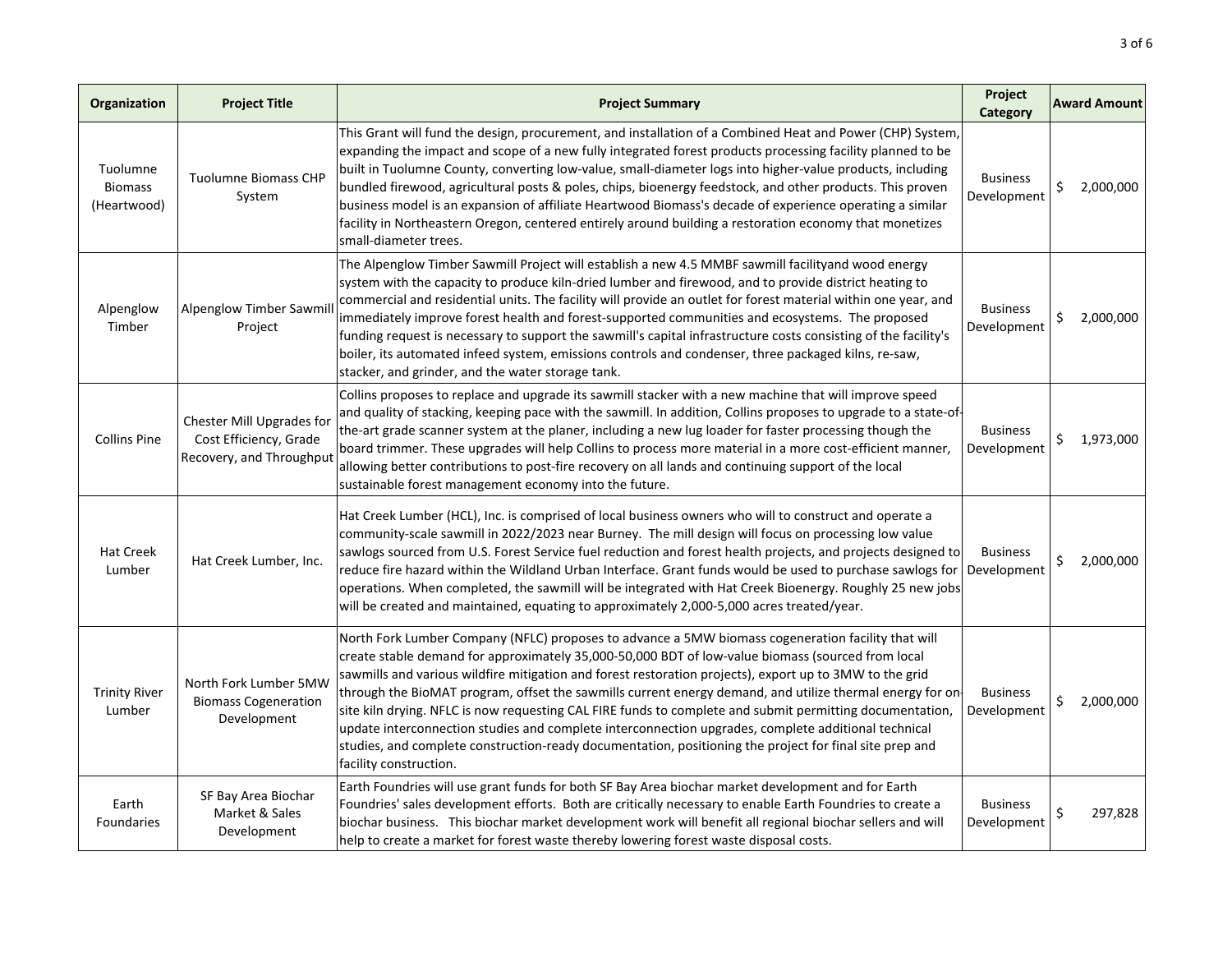| Organization                | <b>Project Title</b>                                                                                                       | <b>Project Summary</b>                                                                                                                                                                                                                                                                                                                                                                                                                                                                                                                                                                                                                                                                                                                                                                                                                                                                                                                                                                                 | Project<br>Category            | <b>Award Amount</b> |
|-----------------------------|----------------------------------------------------------------------------------------------------------------------------|--------------------------------------------------------------------------------------------------------------------------------------------------------------------------------------------------------------------------------------------------------------------------------------------------------------------------------------------------------------------------------------------------------------------------------------------------------------------------------------------------------------------------------------------------------------------------------------------------------------------------------------------------------------------------------------------------------------------------------------------------------------------------------------------------------------------------------------------------------------------------------------------------------------------------------------------------------------------------------------------------------|--------------------------------|---------------------|
| Earth<br>Foundaries         | <b>Carbonator Mobile</b><br><b>Pyrolysis Business</b>                                                                      | The Earth Foundries' Carbonator Mobile Pyrolysis Business will to offer on-site forest waste disposal at<br>scale which has a net-negative carbon footprint, reduces the cost of forest waste disposal and provides a<br>beneficial product (biochar) that has follow on benefits in downstream applications. The CAL FIRE grant will<br>provide supplemental funds to support the purchase of two TigerCat Carbonators and the working capital<br>necessary to kickstart the business.                                                                                                                                                                                                                                                                                                                                                                                                                                                                                                                | <b>Business</b><br>Development | \$<br>783,300       |
| Aemetis                     | Cellulosic Ethanol to<br><b>Accelerate Forest Fuels</b><br><b>Reduction in Priority</b><br>Forest Landscapes               | Aemetis, in collaboration with ATSI, the Joint BioEnergy Institute, Prolonic, and Momentum, proposes to<br>deploy and fully demonstrate a woody biomass to fuels technology that circumvents the current limitations<br>surrounding the extraction of cellulosic sugars from woody biomass. Leveraging technology developed with<br>the support of the CEC, Aemetis will complete design, construction and commissioning of a 2M GPY<br>cellulosic ethanol facility that will convert conifer biomass from fuels treatment activities in high-priority<br>forested regions of the Sierra Nevada into an ultra-low carbon biofuel derived from 100% forest biomass. It<br>will remove 25,000 BDT per year of woody biomass from high priority areas, helping protect 7,000<br>acres/year from wildfire, and create 47 forest sector jobs, plus strong potential for indirect forestry jobs<br>associated with increased demand for the targeted fuel.                                                   | <b>Business</b><br>Development | \$<br>2,000,000     |
| <b>Blue Mtn</b><br>Electric | <b>Blue Mountain Electric</b><br><b>Company Forest Biomass</b><br>Plant                                                    | This project is to build the 3MW Blue Mountain Electric Company Biomass Energy Facility at a shovel-ready<br>site located in Wilseyville, CA. The operational facility will create rural jobs, reduce catastrophic wildfire risk,<br>and improve regional air quality through the reduction of open burning of forestry residues.                                                                                                                                                                                                                                                                                                                                                                                                                                                                                                                                                                                                                                                                      | <b>Business</b><br>Development | Ś<br>1,000,000      |
| <b>Force Energy</b>         | <b>Tuolumne BioEnergy</b>                                                                                                  | Force Energy Corporation (FEC) intends to develop a woody biomass pellet manufacturing facility on a 3.27<br>acre leased property in an industrial business park in Sonora, CA. Wood pellets are densified wood<br>products produced from wood chips derived from the thousands of piles of biomass accumulating in the<br>Stanislaus National Forest and Tuolumne County region. Tuolumne BioEnergy Inc. (TBI), the pellet<br>enterprise, will utilize approximately 40,000 bone dry tons (BDT) of biomass annually to produce 30,000<br>tons of premium wood pellets.                                                                                                                                                                                                                                                                                                                                                                                                                                | <b>Business</b><br>Development | Ś<br>1,000,000      |
| Yosemite Clean<br>Energy    | Engineering to support<br>development of a wood<br>waste to biofuel<br>gasification plant in the<br>Northern Sierra Nevada | Yosemite proposes to complete detailed process design (FEL 3) engineering of a woody biomass gasification<br>plant. The plant would process 100,000 bone dry tons per year of biomass to produce 30 tons of renewable<br>natural gas (RNG) and 13 tons of green hydrogen per day.                                                                                                                                                                                                                                                                                                                                                                                                                                                                                                                                                                                                                                                                                                                      | <b>Business</b><br>Development | Ś<br>500,000        |
| Mendocino<br>Redwood        | Feasibility Study for MFP<br><b>Biomass-to-Energy Plant</b>                                                                | Mendocino Forest Products (MFP) proposes to produce a comprehensive feasibility study that will analyze<br>up to eight biomass-to-energy technologies with potential for implementation at MFP's Ukiah, California<br>sawmill. The project's objective is to grade the technologies with respect to their suitability to the site and<br>region, their overall economic potential, and their risk profile, allowing MFP to make an informed decision<br>for a sustainable investment. The study will include a review of the existing mill assets, an operational cost<br>analysis, a capital cost estimate, as well as identification of risk for the potential options. The cost estimates<br>are to be performed by experts in their field who have financed, designed, and built numerous renewable<br>energy assets in their careers. This feasibility study is a critical step in the process of developing new<br>project and will provide MFP a reasonable level of confidence moving forward. | <b>Business</b><br>Development | \$<br>230,000       |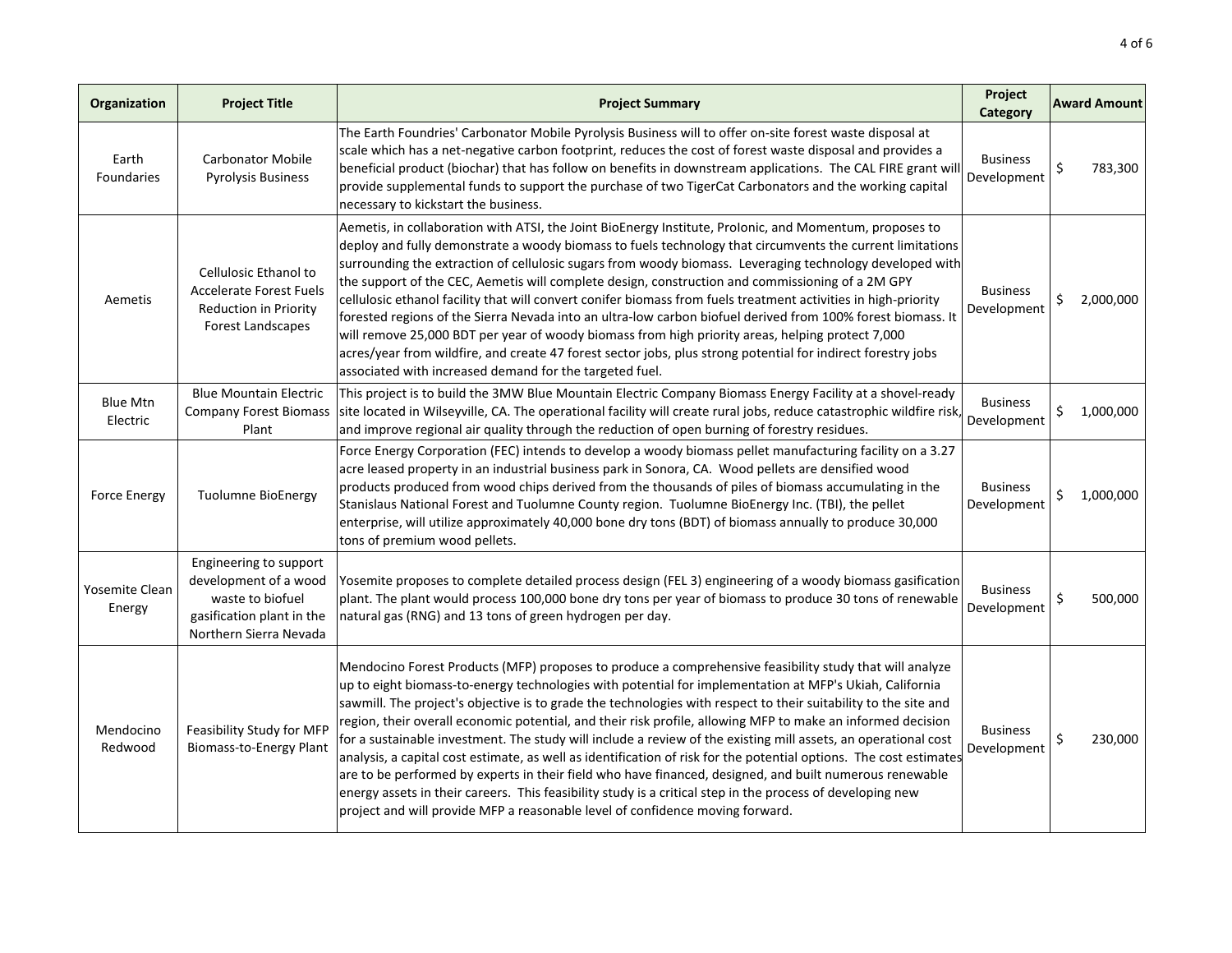| Organization         | <b>Project Title</b>                                                                                                                                  | <b>Project Summary</b>                                                                                                                                                                                                                                                                                                                                                                                                                                                                                                                                                                                                                                                                                                                                                                                                                                       | Project<br>Category            | <b>Award Amount</b> |
|----------------------|-------------------------------------------------------------------------------------------------------------------------------------------------------|--------------------------------------------------------------------------------------------------------------------------------------------------------------------------------------------------------------------------------------------------------------------------------------------------------------------------------------------------------------------------------------------------------------------------------------------------------------------------------------------------------------------------------------------------------------------------------------------------------------------------------------------------------------------------------------------------------------------------------------------------------------------------------------------------------------------------------------------------------------|--------------------------------|---------------------|
| <b>Atlas Tree</b>    | Atlas Tree Wood<br><b>Utilization Feasibility</b><br>Analysis                                                                                         | Atlas Tree, a forestry, residential, commercial, and municipal tree service and management company,<br>proposes to partner with demonstrated experts from the non-profit organization Sonoma Ecology Center<br>to identify preferred strategies to ecologically and economically use more effectively the immense volumes<br>of woody wastes that its vegetation management actions generate. Atlas intends to explore a range of<br>technologies that can convert wood into biochar and perhaps into other useful products like heat,<br>electricity, and biofuel.                                                                                                                                                                                                                                                                                          | <b>Business</b><br>Development | Ś<br>118,266        |
| Fabric<br>Workshop   | Novel utilization of<br>undervalued California<br>wood fiber in advanced,<br>engineered wood<br>products sourced from<br>wildfire mitigation projects | Fabric Workshop, a timber innovation and fabrication company working in collaboration with Arup, Hacker<br>Architects, Holmes Structures, and Timberlab, will combine regenerative forestry with Industrial<br>Construction to create advanced, timber-based building systems designed and sourced specifically to utilize<br>the undervalued wood that Cal Fire needs off the landscape. To expedite California timber utilization and<br>manufacturing by 2023, Fabric Workshop will address three key areas: (1) Finalize commercial viability and<br>supply research; (2) Support R&D for California-sourced glulam and pine-based curtain wall; and (3)<br>Produce prototypes for testing and certification.                                                                                                                                            | <b>Business</b><br>Development | Ś<br>429,055        |
| SLO Air<br>Pollution | Criteria Pollutant, and<br>Dioxin Reductions and<br>Carbon Sequestration<br>Low Emissions In-Forest<br><b>Burn Techniques</b>                         | Proposal to Quantify GHG, California Air Pollution Control Officers Association, Usal Redwood Forest Company, Sonoma Ecology<br>Center, USFS's Missoula Fire Sciences Laboratory, and Washington State University developed this<br>collaborative proposal to conduct replicated laboratory and field tests to quantify greenhouse-gas, dioxin<br>and criteria-pollutant emissions reductions and carbon-sequestration potentials (biochar) for two unique<br>Control District  Potential from Small-Scale,  low-emissions burn techniques (top-lit conservation burn and flame-cap kiln) relative to traditional open-<br>pile burning of forestry materials/wastes which will serve as a control. USFS/SEC will provide lab and field<br>emissions reduction, sequestration, and biochar quality results.                                                  | <b>Business</b><br>Development | Ś.<br>342,944       |
| Aemetis              | <b>Advanced Cellulosic Fuels</b><br>Development to Valorize<br><b>Forest Fuels Reduction</b>                                                          | Aemetis proposes to advance a new-to-the world technology that circumvents current limitations<br>surrounding the extraction of cellulosic sugars by pioneerring a novel route for deconstructing woody<br>biomass using ionic liquids (ILs). ILs can preferentially solubilize lignin, leaving high-purity hemicellulose and<br>cellulose, which is easily separated by filtration for subsequent hydrolysis. In this proposal, Aemetis and the<br>project team seek to further advance the technology to support and scale-up to full commercial operation.<br>Work to date has included the development of viable small scale production systems that generate<br>cellulosic sugars in a batch-based process. Commercial scale operation, however, will be greatly facilitated<br>by transitioning select elements of the system to a continuous process. | <b>Business</b><br>Development | Ś<br>500,000        |